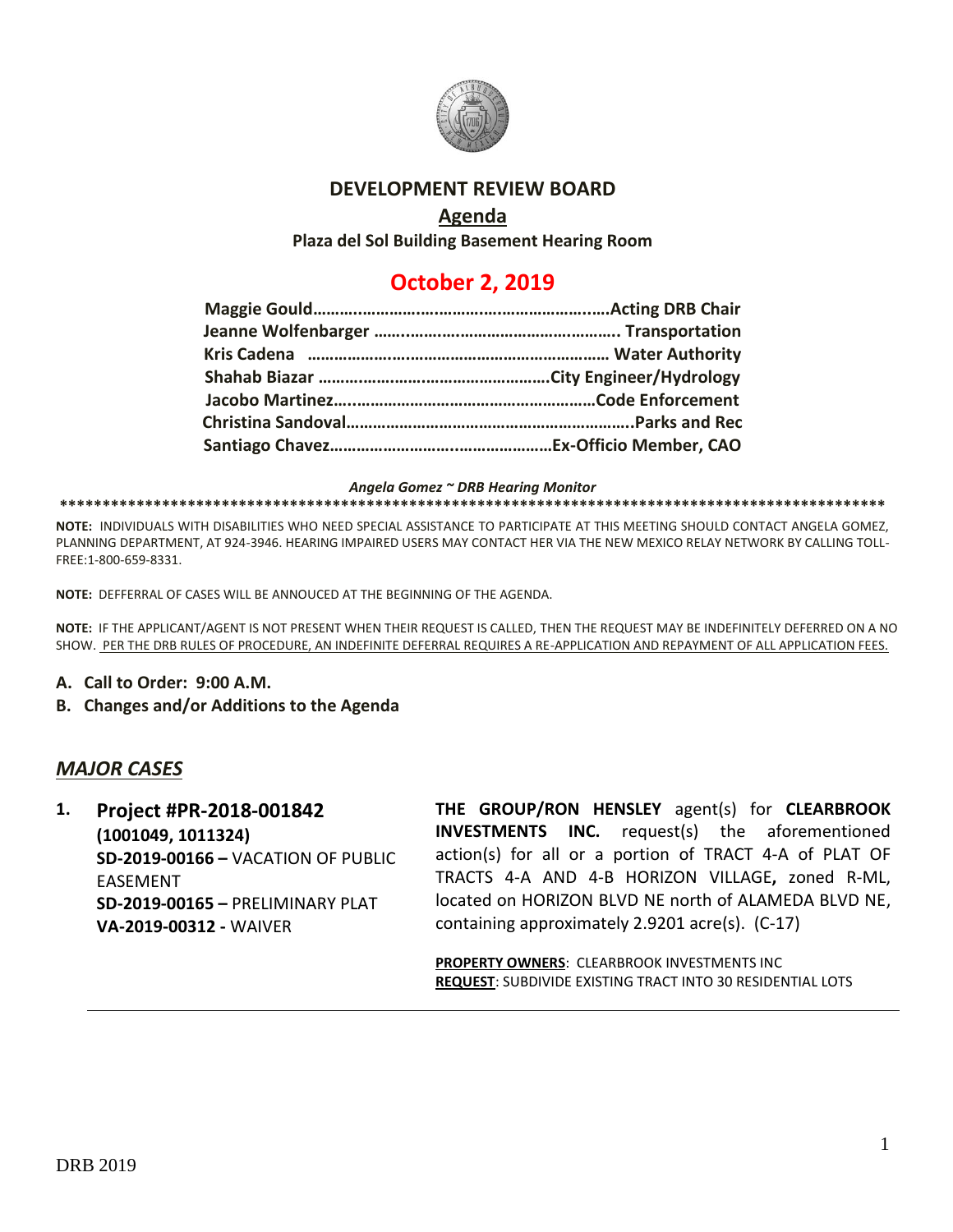| 2. | Project #PR-2019-002651              | <b>TIERRA WEST LLC</b> agent(s) for <b>AIRPORT PARKING</b>                             |  |
|----|--------------------------------------|----------------------------------------------------------------------------------------|--|
|    | (1000530)                            | request(s) the aforementioned action(s) for all or a portion                           |  |
|    | SD-2019-00133 - VACATION OF RIGHT OF | of SUNPORT BLVD SE west of UNIVERSITY BLVD SE                                          |  |
|    | <b>WAY</b>                           | containing approximately 0.1609 acre(s). (M-15) ) [Deferred]<br>from 8/21/19, 9/11/19] |  |
|    |                                      | <b>PROPERTY OWNERS: R &amp; B LLC</b>                                                  |  |
|    |                                      | <b>REQUEST: VACATION OF A PORTION OF SUNPORT BLVD PUBLIC RIGHT-</b>                    |  |
|    |                                      | OF-WAY                                                                                 |  |

**3. Project #PR-2019-002668 SI-2019-00251** - SITE PLAN **JEREMY MECHENBIER/MECHENBIER CONSTRUCTION** request(s) the aforementioned action(s) for all or a portion of LOT 28-A OF REPLAT OF TRACT D UNIT 3 - LOT 28 UNIT 4 - TRACT F-1 & UNPLATTED POR OF INTERSTATE INDUSTRAL TRACT & TRACT A ENVIRCO TRACT (NOW COMPRISING TRACTS D-1 D-2 D-3 & 28A) INTERSTATE INDUSTRIAL TRACT**,** zoned NR-LM, located at 7101 WASHINGTON ST NE south of HAWKINS ST NE and west of JEFFERSON ST NE, containing approximately 4.9 acre(s). (D-17) ) *[Deferred from 8/21/19, 9/11/19, 9/18/19]*

> **PROPERTY OWNERS**: SECURITY SELF STORAGE INC **REQUEST**: 82,000 SF OFFICE/WAREHOUSE BUILDING

## **4. Project #PR-2019-002294 (1011491) SD-2019-00152 –** VACATION OF PUBLIC DRAINAGE EASEMENT **SD-2019-00151 –** FINAL PLAT **SD-2019-00150 -** PRELIMINARY PLAT

**TIERRA WEST, LLC** agent(s) for **MAVERICK, INC.** request(s) the aforementioned action(s) for all or a portion of TRACT OF LAND IN SEC 9 T10N R3E AND BEING IDENTIFIED AS TRACTS A AND B FROM A PORTION OF AN UNPLATTED 6.5774 ACRE TRACT AS DESCRIBED IN SPECIAL WARRANTY DEED FILED MAY 4, 1978 IN BOOK D5A, PAGES 424-426 LESS AND THAN AND ACCEPTING PORTION OUT TO NMDOT R/W BY STIPULATED JUDGEMENT FILED NOVEMBER 20, 2000 AS DOC 200115519 AND THAT PORTION OF TRACT B OUT TO COA R/W BY QUIT CLAIM DEED FILED APRIL 28, 1980 DOCUMENT**,** zoned NR-LM, located at 1901 MENAUL BLVD NE east of I-40 and west of UNIVERSITY BLVD NE, containing approximately 6.5008 acre(s). (H-15) *[Deferred from 9/11/19, 9/25/19]*

**PROPERTY OWNERS**: PALONI JOHN & SUNWEST BANK TRPALONI RVT **REQUEST**: PLAT/VACATION FOR A PROPOSED CONVENIENT STORE AND FUELING STATION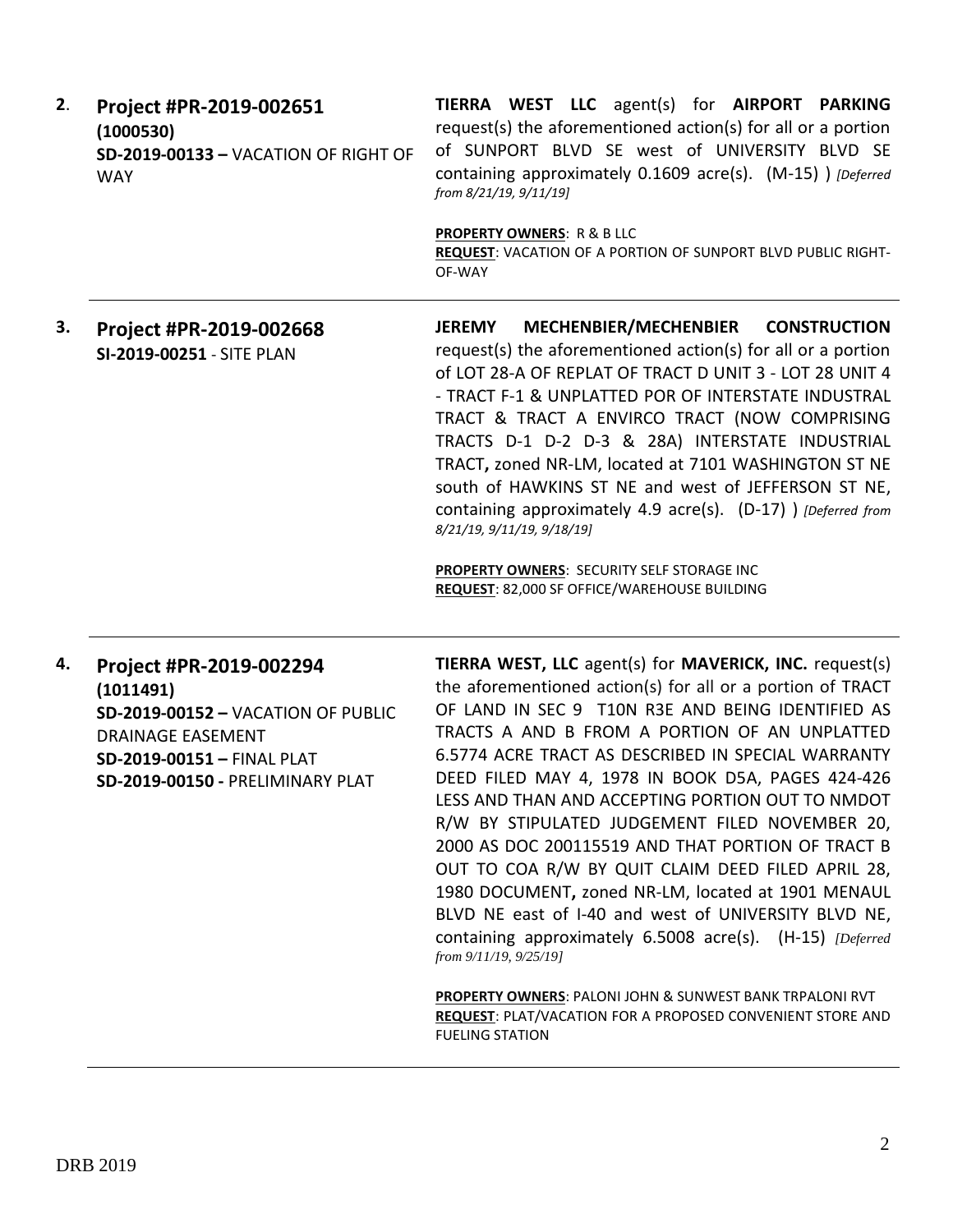**5. Project #PR-2018-001914 SI-2019-000287-** SITE PLAN AMENDMENT **TIERRA WEST** LLC agent(s) for **MERIDAN II REDEVELOPMENT** LLC request(s) the aforementioned action(s) for all or a portion of TRACT C BULK LAND PLAT of TRACTS A THRU D MERIDIAN BUSINESS PARK II (A REPLAT OF LOT 3 & TRACTS S-1A, S-2A-2 ATRISCO BUSINESS PARK UNIT 2)**,** zoned NR-BP, located on GALLATIN PLACE NW between LOS VOLCANES RD NW and FORTUNA RD NW, containing approximately 22.4273 acre(s). (J-10) *[Deferred from 9/18/19, 9/25/19]*

**PROPERTY OWNERS**: MERIDAN II REDEVELOPMENT LLC C/O ANGELA BRUNACINI **REQUEST**: MAJOR AMENDMENT TO ADD A 97,000 SF WARE-HOUSE/OFFICE BUILDING

#### *MINOR CASES*

| 6. | Project #PR-2019-002762<br>SD-2019-00180 - PRELIMINARY/FINAL<br><b>PLAT</b>                                  | CSI - CARTESIAN SURVEY'S INC. agent(s) for AHMET AND<br><b>MARTHA TIRYAKI</b> request(s) the aforementioned action(s)<br>for all or a portion of LOTS 13-20 BLOCK 27 TIJERAS PLACE,<br>zoned MX-T, located on LA VETA DR NE south of ZIA RD NE,<br>containing approximately 0.4596 acre(s). (K-18)<br>(Sketch Plat - 8-28-2019)<br><b>PROPERTY OWNERS: FIRST SECURITY II MANAGEMENT INC</b><br><b>REQUEST: CONSOLIDATE 8 LOTS INTO 1 LOT</b> |
|----|--------------------------------------------------------------------------------------------------------------|----------------------------------------------------------------------------------------------------------------------------------------------------------------------------------------------------------------------------------------------------------------------------------------------------------------------------------------------------------------------------------------------------------------------------------------------|
| 7. | Project #PR-2019-002811<br>SD-2019-00158 - PRELIMINARY/FINAL<br><b>PLAT</b><br><b>VA-2019-00288 - WAIVER</b> | RICHARD CHAVEZ request(s) the aforementioned action(s)<br>for all or a portion of LOTS 7-10 BLOCK 44 PEREA ADDITION,<br>zoned R-1A, located at NEC of 15 <sup>th</sup> ST NW and GRANITE AVE<br>NW, containing approximately 0.32 acre(s). (J-13) [Deferred]<br>from 9/11/19, 9/25/19]                                                                                                                                                       |
|    |                                                                                                              | <b>PROPERTY OWNERS: CHAVEZ RICHARD GERARD</b><br>REQUEST: REPLAT 4 LOTS INTO 2 AND S/W WAIVER                                                                                                                                                                                                                                                                                                                                                |